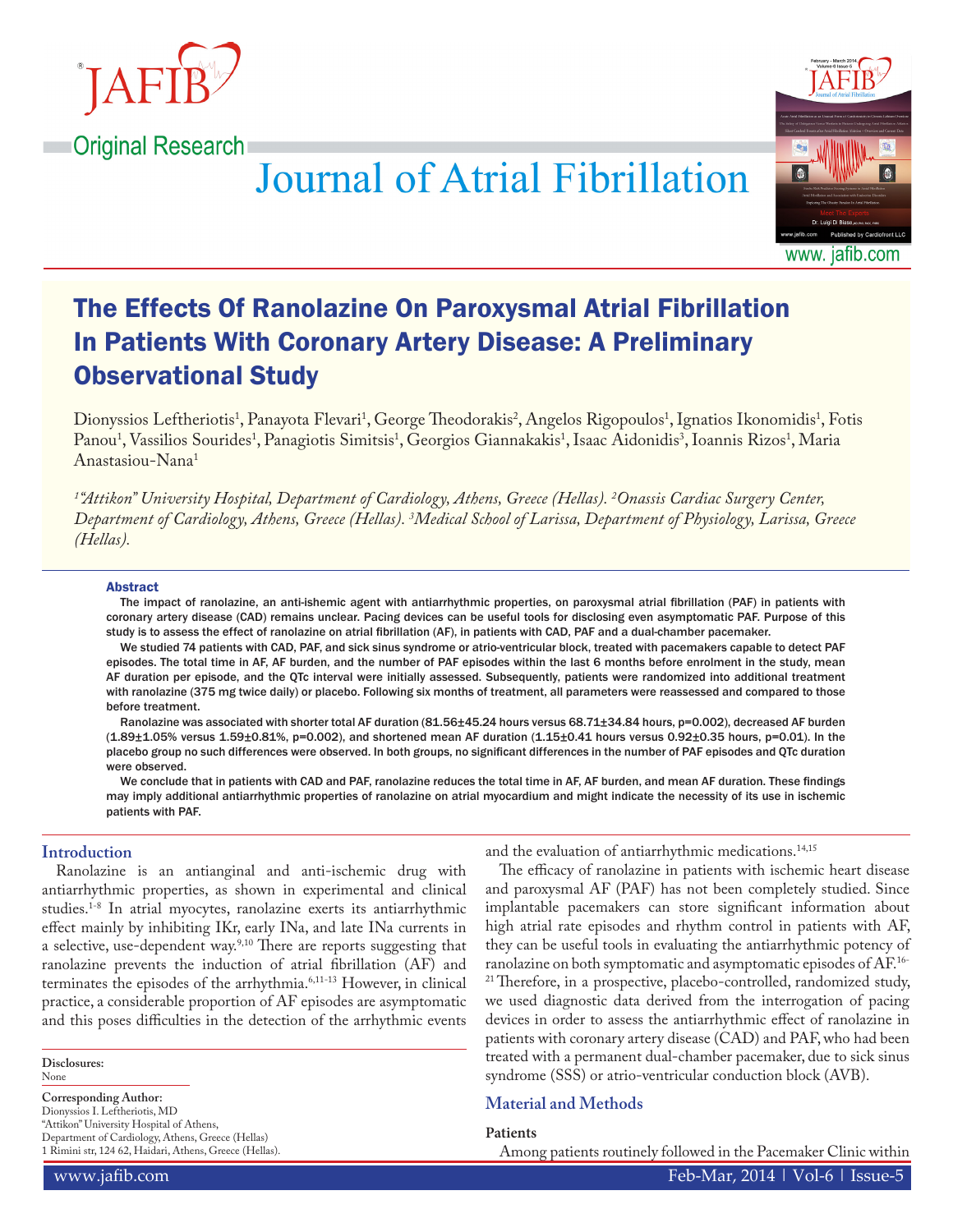an 18-month period, 460 individuals were initially assessed, and patients eligible for enrollment in the study were those with known CAD and myocardial ischemia, who had been implanted a dualchamber pacemaker due to SSS or AVB. The pacemakers should be implanted at least six months before recruitment in the study and should be able to store and recall atrial high-rate episodes.

The diagnosis of CAD was based on patients' history, documented in the past by typical symptoms, electrocardiographic recordings, markers of myocardial necrosis, coronary angiography and interventions for cardiac revascularization, when indicated. Exercise stress test or myocardial scintigraphy revealed myocardial ischemia. SSS and atrio-ventricular conduction abnormalities were diagnosed by symptoms (syncope, presyncope or inappropriate fatigue) combined with 12-lead electrocardiogram, 24-hour Holter recordings and electrophysiologic study, if necessary. PAF was defined according to the Task Force for management of Atrial Fibrillation of the European Society of Cardiology, and documented by Holter recordings and the interrogation of the pacing devices.<sup>22</sup>

Exclusion criteria were recent myocardial infarction, unstable angina, candidacy for revascularization, congestive heart failure, renal failure (creatinine clearance < 30 ml/min), hepatic impairment, and age above eighty-five years. Additionally, patients under antiarrhythmic medication were not included in the study, in order to avoid drug interactions that would make the evaluation of the effect of ranolazine difficult.

Patients received the optimal hemodynamically tolerated treatment, and were randomly assigned to adjunctive treatment with ranolazine or placebo (control group), in an 1:1 order. Each patient was given a unique 3-digit numeric code upon enrollment, and the "Random Allocation Software" for parallel group randomized trial was used to produce a simple 1:1 randomization of the predefined candidacy code numbers.

The following pacemaker models had been implanted in the studied population: 1) Adapta DR, Medtronic, Minneapolis, USA, 2) Symphony DR, Sorin, Milan, Italy, 3) Insignia Ultra DR, Boston Scientific, Phoenix, Arizona, USA, 4) T60 DR and C70 DR, Vitatron, Maastricht, Netherlands, and 5) Victory XL DR and Identity XL DR, St. Jude Medical, St. Paul, Minneapolis, USA. The devices had automatic mode switch features and could provide information concerning the number of AF episodes (mode switches), the duration of each episode, and the total time in AF (AF burden) between two sequential interrogations. Additionally, AF burden was automatically calculated and expressed as percentage (%).

#### **Initial Evaluation and Assessed Parameters**

Clinical examination, twelve-lead electrocardiogram along with assessment of the corrected Q-T interval (QTc), evaluation of renal function, and transthoracic echocardiographic study were performed at baseline. Left ventricular end-diastolic and end-systolic diameter (LVEDD and LVESD, respectively) were measured, and left ventricular ejection fraction (EF) was estimated according to the modified Simpson's method. The anteroposterior diameter of the left atrium (LA) was measured at the parasternal short axis. Demographics, clinical characteristics and medication of the studied population are presented in the Table. The total time in AF, AF burden, and the number of AF episodes during the last six months before enrolment in the study were recalled during the interrogation of the pacemakers at the time of recruitment (baseline). Furthermore, AF duration per episode (mean AF duration) was calculated.

QTc was the Q-T interval corrected for heart rate and expressed in msec. It was calculated by the duration of the QT interval divided by the square root of the R-R interval, according to the Bazett's formula.

AF burden was presented as percentage (%), and defined as the total time in AF (time in mode-switch) during follow-up, divided by the time of follow-up (six months) and multiplied by 100.

AF duration per episode (mean AF duration) was calculated by dividing the total time in AF by the number of AF episodes.

#### **Randomized Treatment and Follow-Up**

Demographics, clinical characteristics, history of revascularization

In the ranolazine group, ranolazine was administered at a dose of 375 mg twice daily, as an adjunctive therapy on top of conventional medication for CAD, according to current indications and the rules of the Hellenic National drug Organization.<sup>23</sup> This dose scheme

| Demographics, chincar characteristics, mstory of revascularization<br>Table 1:  <br>and medication of the studied population, presented in groups,<br>according to randomization. |                              |                           |         |  |
|-----------------------------------------------------------------------------------------------------------------------------------------------------------------------------------|------------------------------|---------------------------|---------|--|
|                                                                                                                                                                                   | Ranolazine group<br>$(n=36)$ | Control group<br>$(n=36)$ | p value |  |
| Age (yrs)                                                                                                                                                                         | $73.8 \pm 6.8$               | $73.9 \pm 4.5$            | 0.726   |  |
| Male gender (%)                                                                                                                                                                   | 25 (69.4%)                   | 22 (61.1%)                | 0.621   |  |
| SSS                                                                                                                                                                               | 21 (58.3%)                   | 23 (63.9%)                | 0.809   |  |
| <b>AVB</b>                                                                                                                                                                        | 15 (41.7%)                   | 13 (36.1%)                | 0.809   |  |
| Prior revascularization                                                                                                                                                           | 18 (50.0%)                   | 15 (41.7%)                | 0.637   |  |
| <b>CABG</b>                                                                                                                                                                       | 5(13.9%)                     | $4(11.1\%)$               | 1.000   |  |
| PCI                                                                                                                                                                               | 13 (36.1%)                   | 11 (30.6%)                | 0.803   |  |
| Angina                                                                                                                                                                            | 21 (58.9%)                   | 23 (63.9%)                | 0.809   |  |
| Positive stress test/scintigraphy                                                                                                                                                 | 36 (100%)                    | 36 (100%)                 | 1.000   |  |
| Echocardiography                                                                                                                                                                  |                              |                           |         |  |
| EF (%)                                                                                                                                                                            | $54.6 \pm 6.3$               | $54.3 \pm 7.6$            | 0.943   |  |
| LVEDD (mm)                                                                                                                                                                        | $51.4 \pm 2.7$               | $50.7 \pm 2.8$            | 0.233   |  |
| LVESD (mm)                                                                                                                                                                        | $32.4 \pm 2.2$               | $32.1 \pm 2.2$            | 0.446   |  |
| LA diameter (mm)                                                                                                                                                                  | $42.9 \pm 2.7$               | $42.6 \pm 3.1$            | 0.687   |  |
| QTc (msec)                                                                                                                                                                        | $436 \pm 10$                 | $437 \pm 9$               | 0.857   |  |
| AF statistics at baseline                                                                                                                                                         |                              |                           |         |  |
| total time in AF (hrs)                                                                                                                                                            | $81.56 \pm 45.24$            | $80.28 \pm 43.198$        | 0.903   |  |
| AF burden (%)                                                                                                                                                                     | $1.89 \pm 1.05$              | $1.86 \pm 1.00$           | 0.903   |  |
| number of AF episodes                                                                                                                                                             | $77.3 \pm 36.1$              | $71.56 \pm 30.92$         | 0.468   |  |
| mean duration (hrs)                                                                                                                                                               | $1.05 \pm 0.41$              | $1.12 \pm 0.43$           | 0.486   |  |
| Comorbidities                                                                                                                                                                     |                              |                           |         |  |
| hypertension                                                                                                                                                                      | 28 (77.8%)                   | 29 (80.6%)                | 1.000   |  |
| dyslipidemia                                                                                                                                                                      | 24 (66.7%)                   | 26 (72.2%)                | 0.798   |  |
| diabetes mellitus                                                                                                                                                                 | 8(22.2%)                     | 3(8.3%)                   | 0.189   |  |
| thyroid disease                                                                                                                                                                   | 2(5.6%)                      | 3(8.3%)                   | 1.000   |  |
| <b>Medication</b>                                                                                                                                                                 |                              |                           |         |  |
| nitrates                                                                                                                                                                          | 30 (83.3%)                   | 33 (91.6%)                | 0.631   |  |
| β-blocker                                                                                                                                                                         | 36 (100.0%)                  | 35 (97.2%)                | 1.000   |  |
| <b>ACE inhibitor/ARB</b>                                                                                                                                                          | 29 (80.6%)                   | 25 (69.4%)                | 0.415   |  |
| calcium channel blocker                                                                                                                                                           | 12 (33.3%)                   | 14 (38.9%)                | 0.806   |  |
| dihydropyridine                                                                                                                                                                   | $9(25.0\%)$                  | 12 (33.3%)                | 0.605   |  |
| non-dihydropyridine                                                                                                                                                               | 3(8.3%)                      | 2(5.6%)                   | 1.000   |  |
| statin                                                                                                                                                                            | 34 (94.4%)                   | 36 (100%)                 | 0.798   |  |
| diuretics                                                                                                                                                                         | 13 (36.1%)                   | 16 (44.4%)                | 0.631   |  |

 yrs: years, SSS: sick sinus syndrome, AVB: atrio-ventricular conduction block, CABG: coronary artery bypass grafting, PCI: percutaneous coronary intervention, EF: ejection fraction, LVEDD: left ventricular end-diastolic diameter, LVESD: left ventricular end-systolic diameter, LA: left atrium, QTc: corrected Q-T interval, AF: atrial fibrillation, hrs: hours, ACE: angiotensin converting enzyme, ARB: angiotensin receptor blockers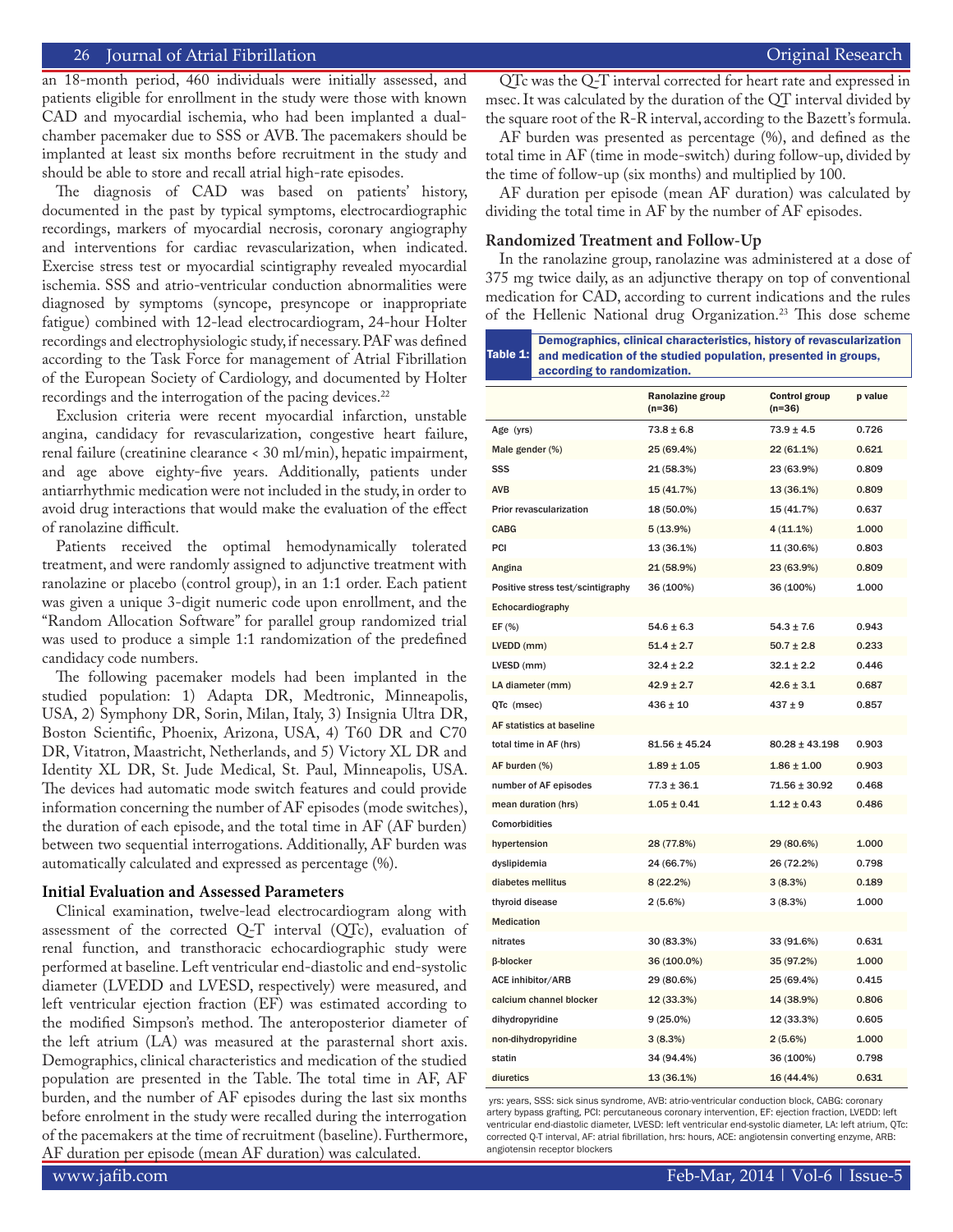was decided in order to avoid interactions with other drugs and serious side effects that could cause premature discontinuation of the treatment. In the control group, placebo was administered twice daily. During a six-month follow-up period, all patients were prospectively reevaluated with programmed visits in the pacemaker clinic. Interrogation of the devices and clinical evaluation was taking place every second month and when symptoms were reported, and performed by specialized physicians. The total time in AF, AF burden, the number of AF episodes during follow-up, mean AF duration per episode, and QTc were reassessed after six months of treatment and compared to that before randomization. Renal function was also evaluated at each programmed visit.

During follow-up, pacemaker settings and medication remained unaltered. If changes in treatment were necessary or clinical instability was observed, the patients were excluded from the study. Other exclusion criteria secondary to enrolment were: serious deterioration of renal function, serious adverse events associated with ranolazine and requiring temporary interruption or permanent cessation of treatment, consent withdrawal or loss of contact during follow-up. The study protocol was approved by the institutional ethics committee and all patients gave their informed consent before enrolment.

The investigators of the study were assigned into two groups. The first one was responsible for the enrollment in the study, randomization, and clinical follow-up, until the end of the study. The second group was blinded to treatment, and performed the interrogation of the pacing devices, data extraction, processing and analysis. All episodes were evaluated by the interval plots and electrocardiographic tracings saved by the devices and confirmed by experienced electrophysiologists.

#### **Statistics**

Statistical analysis was carried out by SPSS for Windows, version 17.0 (SPSS Inc. Chicago, IL, USA). Data are expressed as mean ± standard deviation (SD) for continuous variables and as frequency (percentage) for categorical parameters. Normality of distribution of continuous variables was assessed by the Kolmogorov-Smirnov test corrected by Lilliefors, and moreover confirmed graphically by Q-Q plots. Whenever the normality hypothesis was rejected, nonparametric significance tests were used.



Comparisons of continuous variables between groups were performed using Student's t-test for independent samples, preceded by Levene's test for equality of variances, or Mann–Whitney U nonparametric test, as appropriate. Comparisons of continuous variables within the same group prior to and following six months of treatment were performed using paired Student's t-test or Wilcoxon signedrank test for related samples, as appropriate. Categorical data were summarized in contingency tables and between groups comparisons were performed using the Fisher's exact test.

All statistical significance tests were two-sided and the null hypothesis was the presumption of equality of means. Differences between and within groups were considered to be statistically significant if the null hypothesis could be rejected with >95% level of confidence (p-value <0.05).

# **Results**

#### **Baseline Characteristics**

Out of the 460 patients' pool, 77 met the eligibility criteria for the study. Seventy four of them provided written informed and were initially enrolled. Two patients were excluded from the study: one from the ranolazine group developed unstable angina and another from the control group had to change his treatment due to unsatisfactory control of his blood pressure (Figure 1). Demographics, clinical characteristics, history, medication of the remaining 72 studied patients and comparison between groups are presented in the Table. During the initial evaluation, patients treated with ranolazine and controls were comparable regarding the aforementioned parameters (Table 1).

# **Treatment and Follow-Up**

Ranolazine was overall well tolerated and no serious side effects were reported. Initially, five patients complained about constipation, abdominal discomfort or dizziness within the first two weeks of ranolazine administration. However, these symptoms were attenuated



AF: atrial fibrillation, hrs: hours, NS: statistically not significant (p>0.05)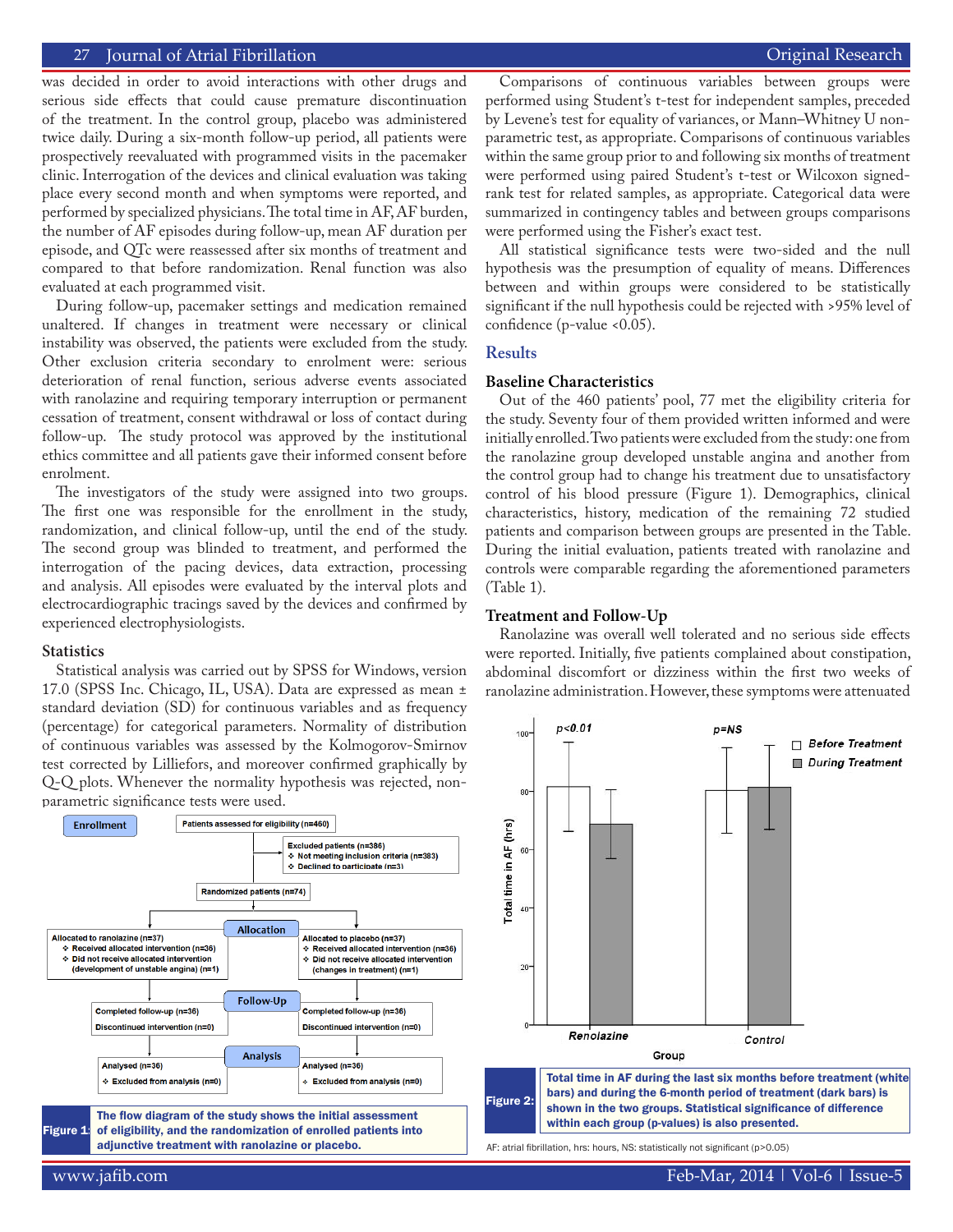later on and patients continued treatment for the entire follow-up period.

Within group comparisons showed a statistically significant decrease of the total time of AF with ranolazine, from 81.56 ± 45.24 hours before treatment to 68.71 ± 34.84 hours during therapy (p=0.002), as presented in Figure 2. AF burden decreased too (Figure 3), from 1.89 ± 1.05 % to 1.59 ± 0.81 % (p=0.002). The number of AF episodes under treatment with ranolazine was not significantly lower compared to that before treatment (75.53  $\pm$  33.13 episodes versus  $77.33 \pm 36.12$  episodes, respectively, p=0.61), as depicted in Figure 4. However, the mean AF duration decreased from 1.05 ± 0.41 hours before treatment to  $0.92 \pm 0.35$  hours (p=0.01) with ranolazine (Figure 5). The duration of QTc interval following ranolazine administration was comparable with that before treatment (436  $\pm$  10 msec and  $438 \pm 10$  msec, respectively, p=0.25).

In the control group, no significant changes were observed between the six-month period before enrolment in the study and during follow-up regarding the total time in AF (80.28  $\pm$  43.20 hours versus 81.40 ± 42.54 hours, p=0.57), AF burden (1.86 ± 1.00 % versus 1.88  $\pm$  0.99 %, p=0.57), mean time in AF per episode (1.12  $\pm$  0.43 hours versus  $1.11 \pm 0.40$  hours, p=0.53), the number of AF episodes (71.56)  $\pm$  30.92 episodes versus 72.39  $\pm$  26.99 episodes, p=0.66), and QTc duration  $(437 \pm 9$  msec versus  $437 \pm 10$  msec, p=0.60).

The comparison between groups confirmed the significant difference in the mean duration of AF episodes (p=0.034). Furthermore, when the changes in all the aforementioned parameters were compared between groups, a statistically significant difference favoring ranolazine was found (Table 2).

#### **Discussion**

In the present study, the effect of adjunctive treatment with ranolazine on AF burden was evaluated in patients with ischemic heart disease and PAF. Implanted dual-chamber pacing devices were used for heart rhythm monitoring, detection of asymptomatic PAF, and providing information regarding the number and duration of Table 2: The differences in total time in AF, AF burden, number of AF episodes, and mean duration of each episode between baseline and during follow-up are compared between the two groups.

|                                         | <b>Ranolazine group</b><br>$(n=36)$ | <b>Control group</b><br>$(n=36)$ | p value |
|-----------------------------------------|-------------------------------------|----------------------------------|---------|
| Difference in total time in AF (hrs)    | $-12.85 \pm 22.94$                  | $1.13 + 11.77$                   | 0.002   |
| Difference in AF burden (%)             | $-0.30 \pm 0.53$                    | $0.03 \pm 0.27$                  | 0.002   |
| Difference in the number of AF episodes | $-1.81 \pm 12.55$                   | $0.83 \pm 11.28$                 | 0.528   |
| Difference in mean duration (hrs)       | $-0.13 \pm 0.30$                    | $-0.01 \pm 0.19$                 | 0.041   |

hrs: hours

AF episodes. At the selected dose-scheme, ranolazine was associated with a statistically significant decrease in the total time in AF, AF burden, and the duration of each AF episode.

The studied patients were clinically stable during follow-up, so that the progression of ischemia would not be involved in the results. Patients with highly symptomatic AF necessitating antiarrhythmic medication were excluded, in order i) to avoid interactions between the antiarrhythmic agents and ranolazine, and ii) to evaluate the pure antiarrhythmic effect of ranolazine. These restrictions resulted in a highly selected sample, and give advantages to the study.

#### **Total AF Burden**

Experimental and clinical studies suggest an antifibrillatory impact of ranolazine on atrial myocardium. It has been reported that ranolazine is more effective than lidocaine in terminating AF in perfused canine right atrial preparations, mainly through the development of a rate-dependent postrepolarization refractoriness.<sup>11</sup> In canine isolated atrial preparations, ranolazine was comparable to propafenone in terminating acetylcholine-mediated persistent AF.<sup>24</sup> Besides, ranolazine suppressed triggers of AF originating from the sleeves of pulmonary veins.<sup>25</sup> Additionally, it has been proposed that ranolazine may prevent AF by suppressing cellular calcium overload and delayed afterdepolarizations that can trigger atrial arrhythmias.<sup>26</sup> The role of the late phase 3 EAD-induced trigger activity has been

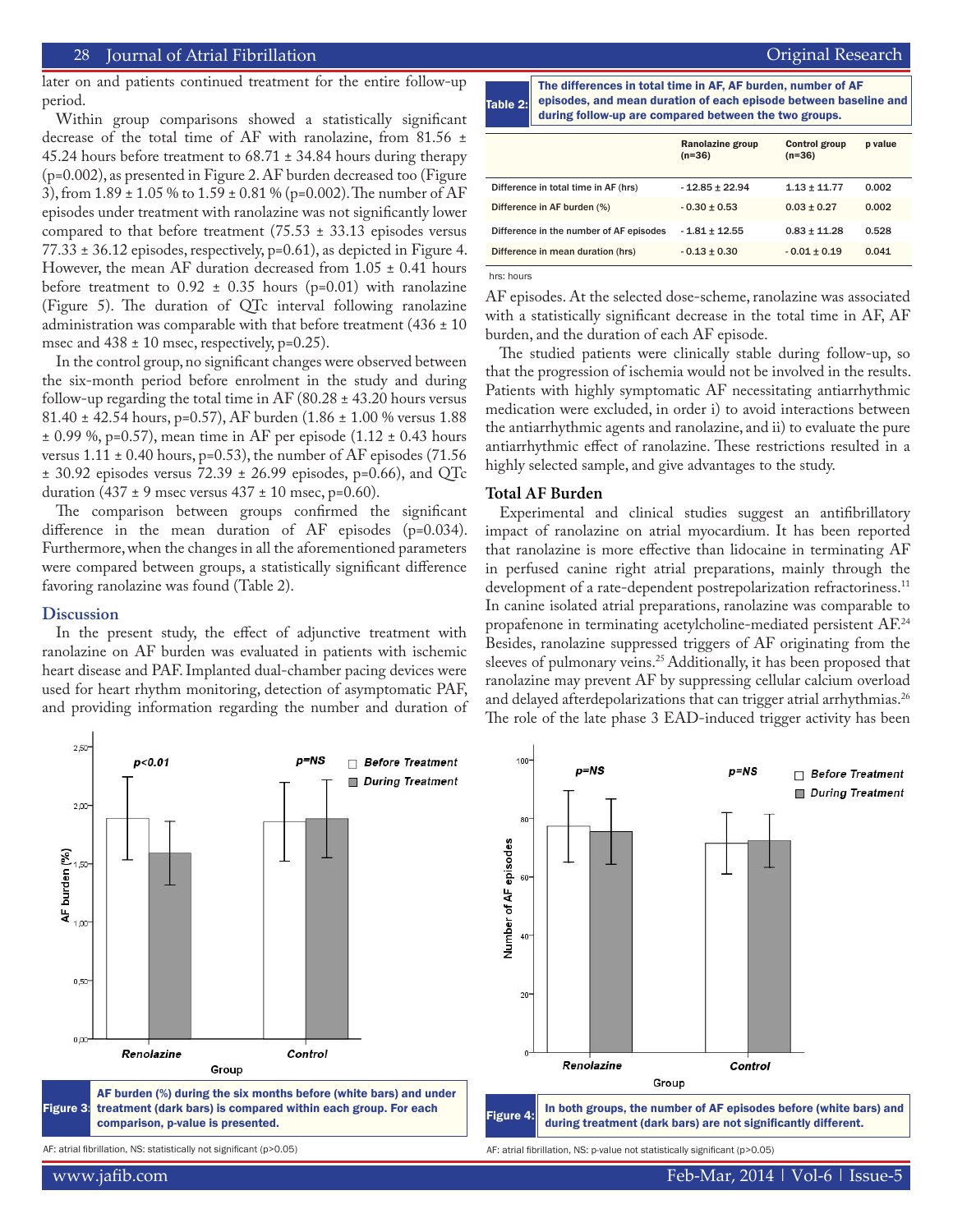shown to be involved in the reinduction immediately after an episode of atrial fibrillation and the prolongation of the total duration of the arrhythmia.<sup>27</sup>

In human right atrial appendages obtained from patients undergoing heart surgery, ranolazine was found to suppress calcium- or isoprenaline-induced premature atrial contractions that might initiate or perpetuate AF.28 Furthermore, there are clinical observations suggesting that oral ranolazine could be used in a "pill in the pocket" approach to convert PAF, and that it could facilitate electrical cardioversion in cardioversion-resistant cases.<sup>12,29</sup>

In accordance with these studies, we found that treatment with ranolazine at the aforementioned dose-scheme was associated with decreased AF burden during follow-up and shorter AF duration per episode. These observations indicate the earlier termination of AF episodes and could be attributed to the use-dependent properties of ranolazine, the increase of atrial refractoriness and the suppression of premature contractions in the atrium or pulmonary veins that can not only induce but also perpetuate AF. The reduction of AF burden and AF duration per episode may have an even greater clinical importance in patients with higher AF burden and more frequent AF relapse.<sup>30</sup> Finally, an additional anti-ischemic effect and the improvement in diastolic dysfunction might also be involved in this beneficial effect, since ischemia has been implicated in the pathophysiology of AF.31-35

Dual-chamber pacemakers have been used as tools for the evaluation of the efficacy of antiarrhythmic agents before. In a recent study, budiodarone, a novel chemical analogue of amiodarone, administered at a dose of 200 mg daily in patients with PAF and a dual-chamber pacemaker, decrease in AF burden by 14% approximately.<sup>36</sup> Our results are comparable with those of budiodarone, since ranolazine was associated with a decrease in total time in AF and AF burden by 16%. The antiarrhythmic effect of ranolazine was observed despite the relatively low initial load of AF in the studied population. Although this effect may have a small impact on the quality of life among asymptomatic patients or those with short AF duration, it is important in terms of pathophysiology and deserves further clinical investigation.

#### **Number of AF Episodes**

Treatment with ranolazine was not associated with a significant decrease in the number of AF episodes. This can be explained if the following aspects are taken under consideration: i) Some episodes of AF might have been aborted by the beneficial effect of atrial pacing. In patients with SSS, atrial pacing reduces the incidence of AF, especially when ventricular pacing is minimized.<sup>37,38</sup> Besides, it has been reported that atrial pacing diminishes the arrhythmogenic dispersion of atrial refractoriness associated with bradycardia.39 Furthermore, atrial pacing may prevent the induction of AF by suppressing premature atrial contractions.<sup>40,41</sup> ii) Ranolazine exhibits rate-dependent antiarrhythmic properties.<sup>9,11,42</sup> This may result in an increased effect of the drug during each PAF episode compared to that in sinus rhythm. iii) Higher doses of ranolazine, if well tolerated, may be more effective in reducing AF recurrence. iv) The studied population was mainly characterized by short and sporadic episodes of PAF. This might be an additional reason for not observing any significant difference in the number of AF episodes with ranolazine. The confirmation of this antiarrhythmic effect in patients with high AF burden is a challenge for the future and it could introduce new indications for the use of ranolazine.



AF: atrial fibrillation, hrs: hours, NS: statistically not significant (p>0.05)

# **QTc Duration and Side Effects**

Ranolazine was not associated with a significant prolongation in the QTc segment. In accordance with our observation, in the MERLIN-TIMI 36 trial, ranolazine did not have a major impact on the QT interval, although, during chronic treatment, the oral dose was 1000 mg twice daily for the majority of the patients (83%).<sup>43</sup> In that study, in only 0.9% of the studied patients the dose of ranolazine was reduced due to persistent QTc prolongation.

Ranolazine can be associated with minor side effects, such as dizziness, nausea, constipation and headache.<sup>44</sup> The MERLIN-TIMI 36 trial reported discontinuation of the drug due to adverse events in 8.8% of the patients who received ranolazine.<sup>43</sup> In our study, a lower dose of ranolazine was associated with minor symptoms that were diminished following the first days of treatment. No significant interactions with other drugs were observed. These observations suggest that treatment with ranolazine at the dose of 375 mg twice daily is an effective and safe option as an adjunctive therapy in patients with coronary artery disease, relatively preserved LV function and paroxysmal AF.

# **Limitations of the Study**

Data concerning AF recurrence and duration derived from the pacing devices, based on algorithms of high atrial rate detection and also on the statistics collected and saved by the pacemakers. Therefore, more specific details regarding the characteristics of AF, and the pathophysiologic mechanisms of induction and perpetuation of the arrhythmia are limited and beyond the main purpose of the study.

Enrollment in the study was based on the presence of ischemic heart disease and not on the severity of AF symptoms, the frequency of recurrences, or the duration of the arrhythmia. Therefore, total time in AF, AF burden and mean AF duration were relatively small, and their decrease with ranolazine was proportionately limited. Despite this, our findings are statistically significant, and imply that ranolazine warrants further evaluation among non-paced patients,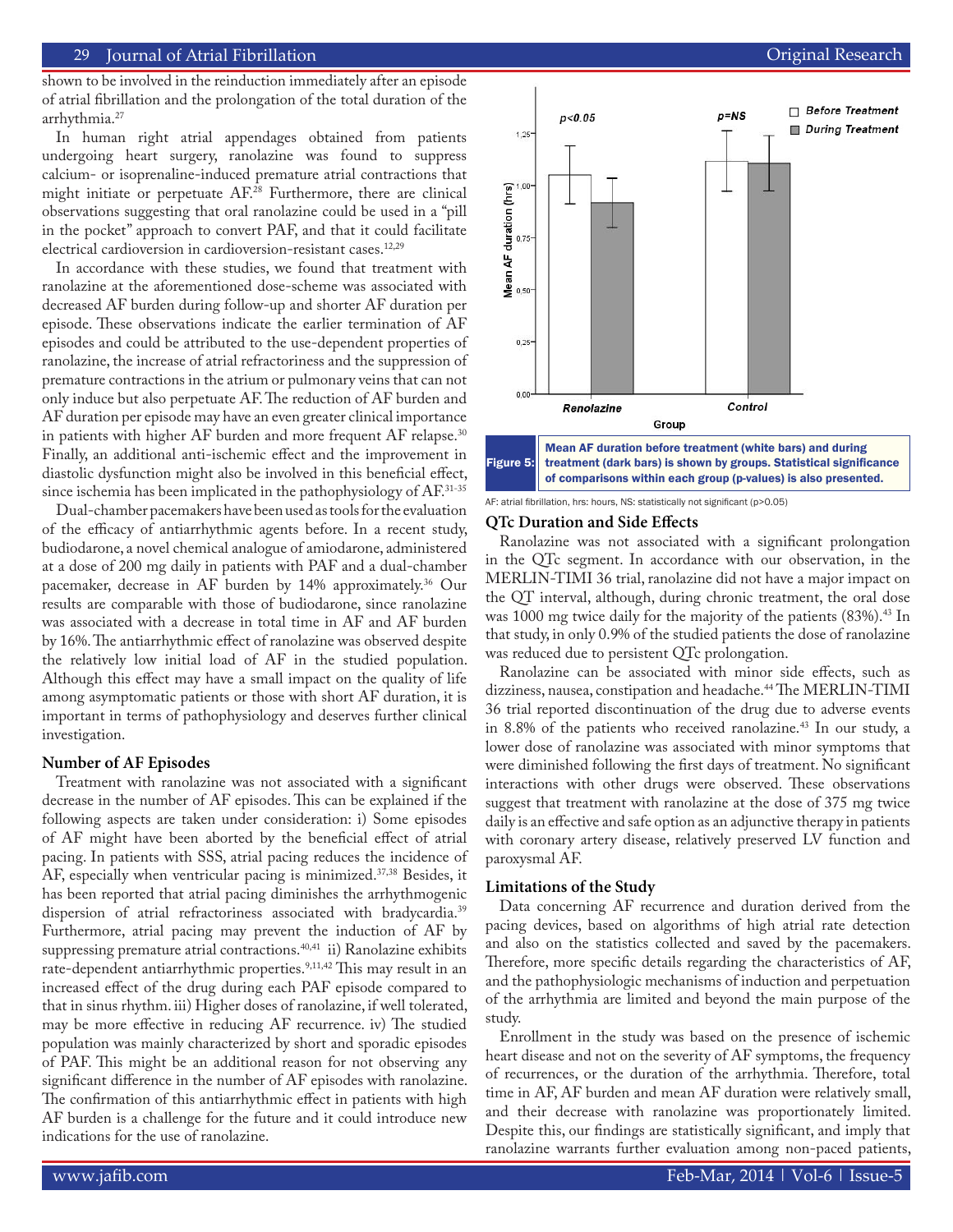and individuals with higher AF burden, more frequent and longer AF episodes.

The potential antiarrhythmic effect of pacing cannot be ruled out. However, this beneficial impact was equally distributed in the controls and the ranolazine-group.

The number of patients enrolled in the study is relatively small, due to the specific inclusion criteria and the indications for ranolazine administration. Therefore, they were not separately studied in different groups according to a predominantly atrial pacing (sinus node dysfunction) versus ventricular pacing (impaired atrioventricular conduction). A potential correlation between the ischemic burden and the effect of ranolazine was not assessed in the study. However, in the within-group statistical analysis, each patient was the control of himself and the antiarrhythmic effect was evaluated on the same ischemic substrate, and with the same pacing mode before and following treatment.

#### **Conclusions:**

In a selected population of patients with CAD, PAF, and a dualchamber pacemaker, ranolazine may have an antiarhythmic effect, indicated by a shorter total time in AF, a reduced AF burden, and decreased mean AF duration, as documented by the pacing devices. These observations may imply a beneficial effect of ranolazine administration in patients with CAD and PAF, necessitating further clinical confirmation.

#### **References:**

- 1. Antzelevitch C, Belardinelli L, Zygmunt AC, Burashnikov A, Di Diego JM, Fish JM, Fish JM, Cordeiro JM, Thomas G. Electrophysiological effects of ranolazine, a novel antianginal agent with antiarrhythmic properties. Circulation. 2004;110:904-10.
- 2. Kumar K, Nearing BD, Carvas M, Nascimento BC, Acar M, Belardinelli L, Verrier RL. Ranolazine exerts potent effects on atrial electrical properties and abbreviates atrial fibrillation duration in the intact porcine heart. J Cardiovasc Electrophysiol. 2009 Jul;20(7):796-802.
- 3. Carvas M, Nascimento BC, Acar M, Nearing BD, Belardinelli L, Verrier RL. Intrapericadial ranolazine prolongs atrial refractory period and markedly reduces atrial fibrillation inducibility in the intact porcine heart. J Cardiovasc Pharmacol. 2010;55:286-91.
- 4. Sicouri S, Burashnikov A, Belardinelli L, Antzelevitch C. Synergistic electrophysiologic and antiarrhythmic effects of the combination of ranolazine and chronic amiodarone in canine atria. Circ Arrhythm Electrophysiol. 2010;1;3:88- 95.
- 5. Miles RH, Passman R, Murdock DK. Comparison of effectiveness and safety of ranolazine versus amiodarone for preventing atrial fibrillation after coronary artery bypass grafting. Am J Cardiol. 2011;108:673-6.
- 6. Murdock DK, Kersten M, Kaliebe J, Larrain G. The use of oral ranolazine to convert new or paroxysmal atrial fibrillation: a review of experience with implications for possible "pill in the pocket" approach to atrial fibrillation. Indian Pacing Electrophysiol J. 2009;9:260-7.
- 7. Scirica BM, Morrow DA, Hod H, Murphy SA, Belardinelli L, Hedgepeth CM, Molhoek P, Verheugt FW, Gersh BJ, McCabe CH, Braunwald E. Effect of Ranolazine, an antianginal agent with novel electrophysiological properties, on the incidence of arrhythmias in patients with non ST-segment elevation acute coronary syndrome: results from the metabolic efficiency with ranolazine for less ischemia in non ST-elevation acute coronary syndrome thrombolysis in myocardial infarction 36 (MERLIN-TIMI 36) randomized controlled trial. Circulation. 2007;116:1647-52.
- 8. Aidonidis I, Doulas K, Hatziefthimiou A, Tagarakis G, Simopoulos V, Rizos

I, Tsilimingas N, Molyvdas PA. Ranolazine-induced postrepolarization refractoriness suppresses induction of atrial flutter and fibrillation in anesthetized rabbits. J Cardiovasc Pharmacol Ther. 2013;18:94-101.

- 9. Rajamani S, El-Bizri N, Shryock JC, Makielski JC, Belardinelli L. Use-dependent block of cardiac late Na+ current by ranolazine. Heart Rhytm. 2009;6:1625-31.
- 10. Antzelevitch C, Burashnikov A, Sicouri S, Belardinelli L. Electrophysiologic basis for the antiarrhythmic actions of ranolazine. Heart Rhythm. 2011;8:1281-90.
- 11. Burashnikov A, Di Diego LM, Zygmunt AC, Belardinelli L, Antzelevitch C. Atrium-selective sodium channel block as a strategy for suppression of atrial fibrillation: differences in sodium channel inactivation between atria and ventricles and the role of ranolazine. Circulation. 2007;116:1449-57.
- 12. Murdock DK, Reiffel JA, Kaliebe JW, Larrain G. The conversion of paroxysmal or initial onset of atrial fibrillation with oral ranolazine: implications for "pill in the pocket" approach in structural heart diseas. J Am Coll Cardiol. 2010;55:A6.E58.
- 13. Miles RH, Passsman R, Murdock DK. Comparison of effectiveness of ranolazine versus amiodarone for preventing atrial fibrillation after coronary artery bypass grafting. Am J Cardiol. 2011;108:673-6.
- 14. Page RL, Wilkinson WE, Clair WK, McCathy EA, Pritchett EL. Asymptomatic arrhythmias in patients with symptomatic paroxysmal atrial fibrillation and paroxysmal supraventricular tachycardia. Circulation. 1994;89:224-7.
- 15. Strickberger SA, Saksena S, Curry K, Bahnson TD, Ziegler PD. Relationship between atrial tachyarrhythmias and symptoms. Heart Rhythm. 2005;2:125-31.
- 16. Israel CW, Barold SS. Pacemaker systems as implantable cardiac rhythm monitors. Am J Cardiol. 2001;88:442-5.
- 17. Mehra R, Ziegler P, Koehler J. Diagnostic information in implantable devices that pertain to endpoints in atrial fibrillation studies. Heart Rhythm. 2004;1(2 Suppl): B64–B69.
- 18. Glotzer TV, Hellkamp AS, Zimmerman J, Sweeney MO, Yee R, Marinchak R, Cook J, Paraschos A, Love J, Radoslovich G, Lee KL, Lamas GA; MOST Investigators. Atrial high rate episodes detected by pacemaker diagnostics predict death and stroke: report of the Atrial Diagnostics Ancillary Study of the Mode Selection Trial (MOST). Circulation. 2003;107:1614–19.
- 19. Cheung JW, Keating RJ, Stein KM, Ma rkowitz SM, Iwai S, Shah BK, Lerman BB, Mittal S. Newly detected atrial fibrillation following dual chamber pacemaker implantation. J Cardiovasc Electrophysiol. 2006; 17:1323–28.
- 20. Orlov MV, Ghali JK, Araghi-Niknam M, Sherfesee L, Sahr D, Hettrick DA; Atrial High Rate Trial Investigators. Asymptomatic atrial fibrillation in pacemaker recipients: incidence, progression, and determinants based on the Atrial High Rate Trial. Pacing Clin Electrophysiol. 2007;30:404–11.
- 21. Willems R, Morck ML, Exner DV, Rose SM, Gillis AM. Ventricular high-rate episodes in pacemaker diagnostics identify a high-risk subgroup of patients with tachy-brady syndrome. Heart Rhythm. 2004;1:414-42.
- 22. The Task Force for the management of Atrial Fibrillation of the European Society of Cardiolgy (ESC). Guidelines for the management of atrial fibrillation. Europace. 2010;12:1360-420.
- 23. Henderson RA, O'Flynn N. Management of stable angina: summary of the NICE guidance. Heart. 2012;98:500-7.
- 24. Burashnikov A, Belardinelli L, Antzelevitch C. Atrial-selective sodium channel block strategy to suppress atrial fibrillation. Ranolazine versus propafenone. J Pharmacol Exp Ther. 2012;340:161-8.
- 25. Sicouri S, Glass A, Belardinelli L, Antzelevitch C. Antiarrhythmic effects of ranolazine in canine pulmonary vein sleeve preparations. Heart Rhythm. 2008;5:1019-26.
- 26. Song Y, Shryock JC, Belardinelli L. An increase of late sodium current induces delayed afterdepolarizations and sustained triggered activity in atrial myocytes. Am J Physiol Heart Circ Physiol. 2008;294:H2031-9.
- 27. Burashnikov A, Antzelevitch C. Reinduction of atrial fibrillation immediately after termination of the arrhythmia is mediated by late phase 3 early afterdepolarization-